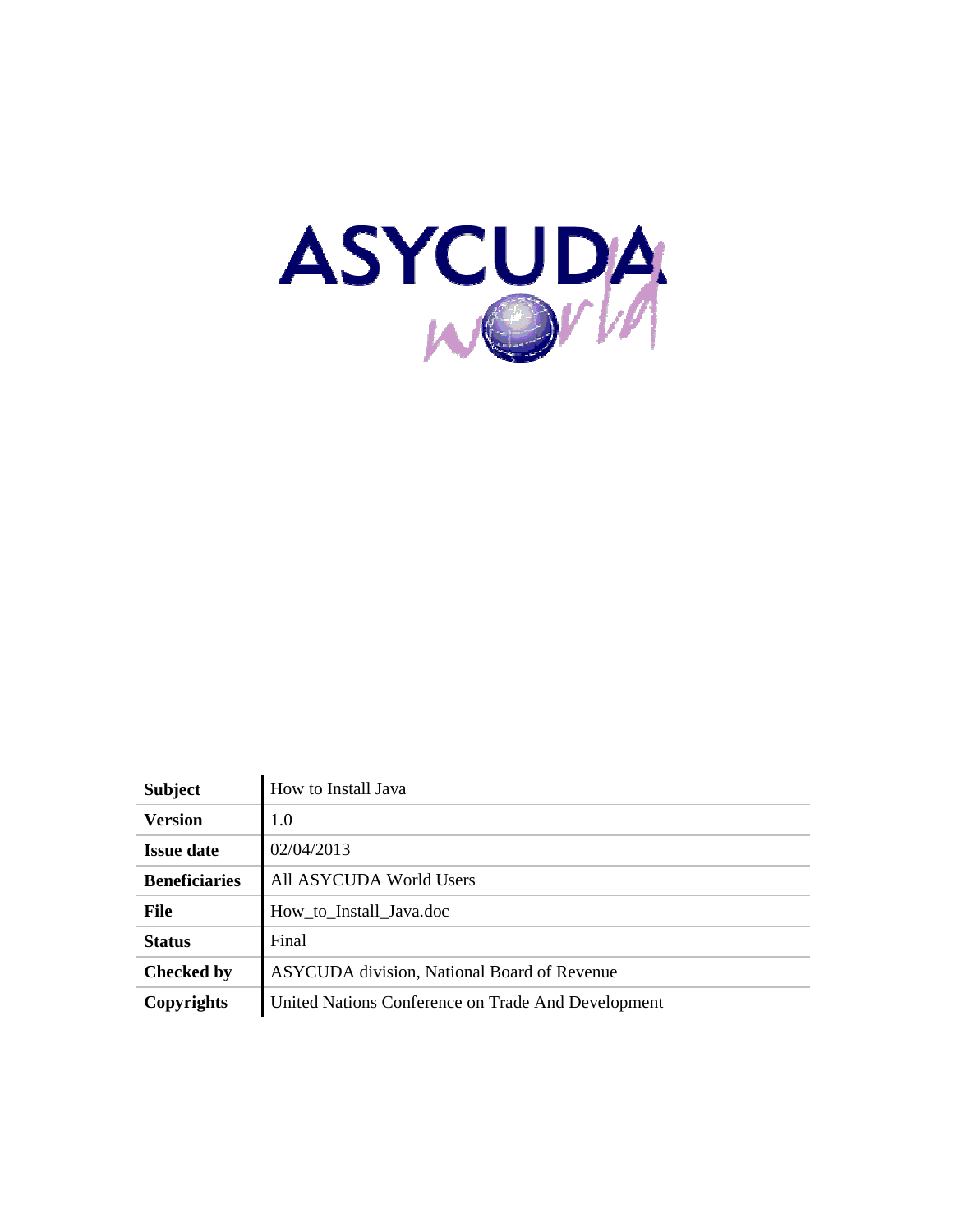

## How to read this document



This symbol indicates advice and recommendations. Information on best practices and recommended procedures related to the current topic is contained here.



**Keyword** Definition



This symbol indicates a warning. Information on common pitfalls or dangers associated with the current topic is contained here.



This symbol indicates an example to further illustrate the current topic.

| Source 1 -<br>This is an example<br>of source code | Source code.                  |
|----------------------------------------------------|-------------------------------|
|                                                    |                               |
|                                                    | Phase 2<br>Phase 3<br>Phase 1 |

*Figure1 - This is an example of figure*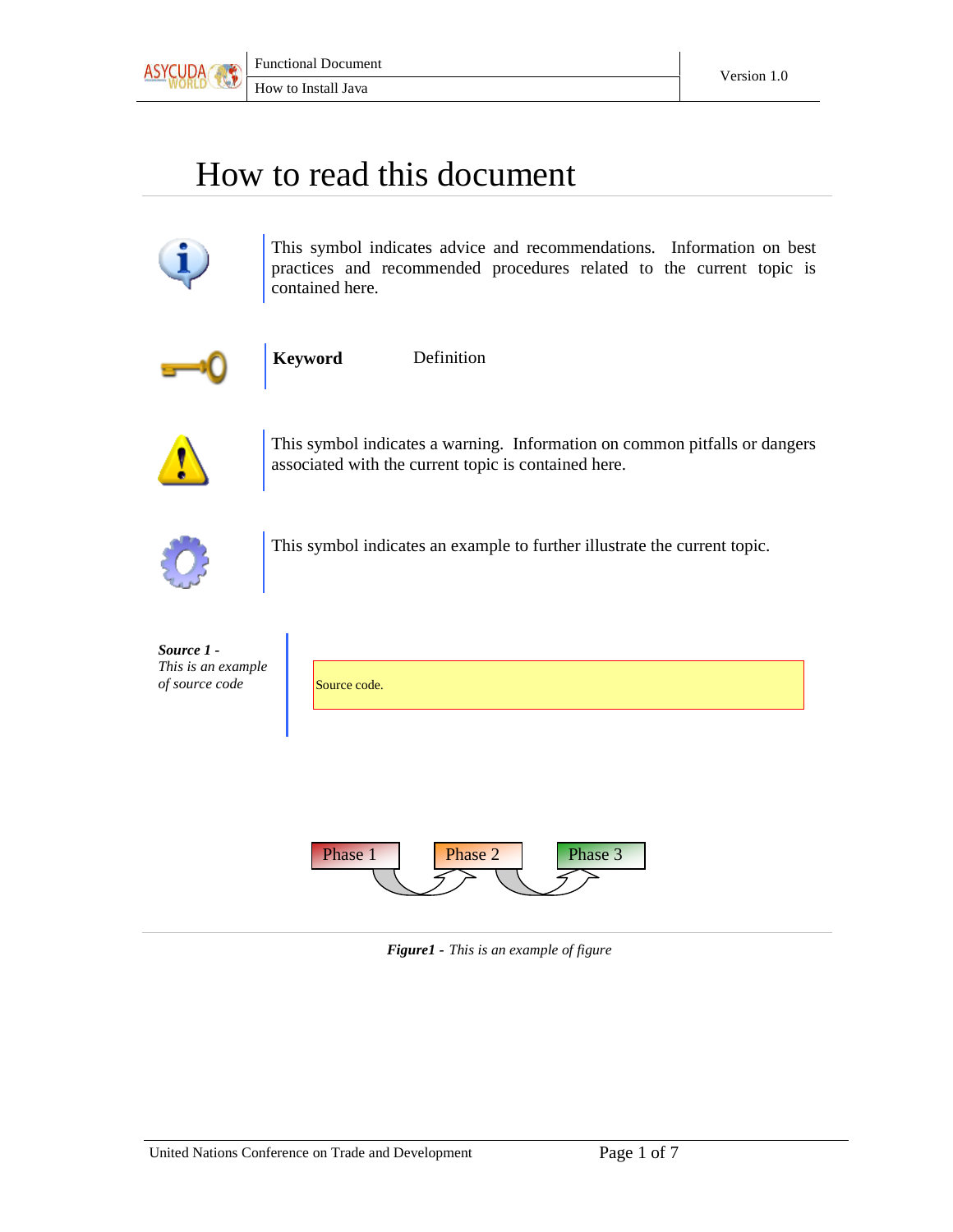

This document demonstrate how to install Java Runtime Environment (JRE) on Windows to be used with ASYCUDA World system.

## 1. Downloads

To have maximum compatibility with ASYCUDA system, it is recommended to install JRE version 1.6\_17. You can download the file from following link. Alternatively, the file is available to download in customs website.

http://www.oracle.com/technetwork/java/javasebusiness/downloads/java-archive-downloads-javase6- 419409.html#jre-6u17-oth-JPR

Accept licence agreement, choose the relevant file to download based on the specification of your PC:

- 1. For Windows OS (32-bit) download: jre-6u17-windows-i586.exe
- 2. For Windows OS (64-bit) download: jre-6u17-windows-x64.exe
- 3. For Linux OS (32-bit) download: jre-6u17-linux-i586.bin
- 4. For Linux OS (64-bit) download: jre-6u17-linux-x64.bin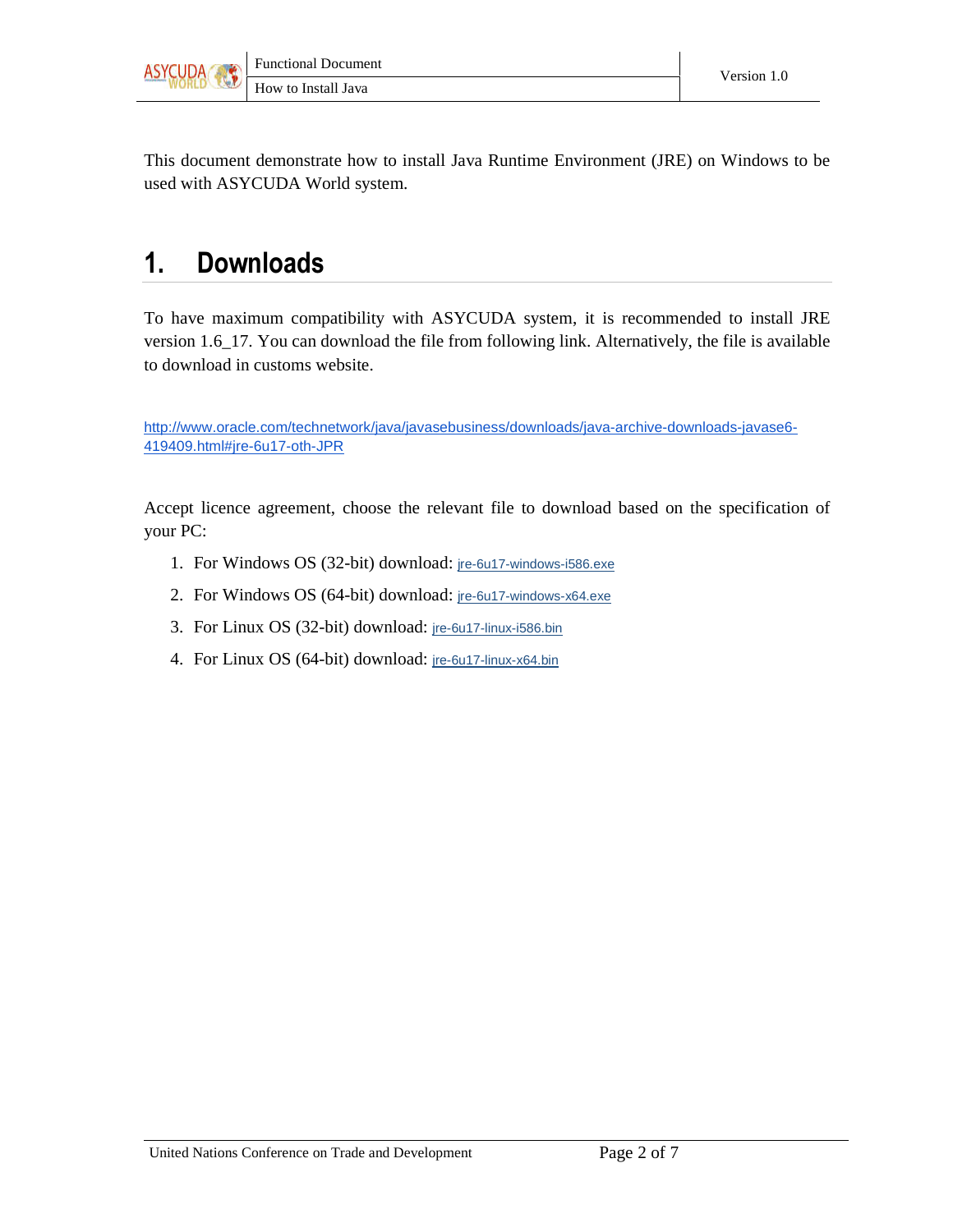

## 2. Installation

Run the installer file, downloaded in step above. If you see security warning, image below, click on run.

| <b>File Download - Security Warning</b> |                                                                                                                                                                                          |  |  |  |  |  |
|-----------------------------------------|------------------------------------------------------------------------------------------------------------------------------------------------------------------------------------------|--|--|--|--|--|
| Do you want to run or save this file?   |                                                                                                                                                                                          |  |  |  |  |  |
|                                         | Name: jre-6u21-windows-i586.exe<br>Type: Application, 15.3MB<br>From:<br>Cancel<br>Save<br>Run                                                                                           |  |  |  |  |  |
|                                         | While files from the Internet can be useful, this file type can<br>potentially harm your computer. If you do not trust the source, do not<br>run or save this software. What's the risk? |  |  |  |  |  |

Once installation started, click on the **Install** button to accept the license agreement, which will then proceed with the installation.

| Java Setup - Welcome                                                                                                                                                                               |                     |
|----------------------------------------------------------------------------------------------------------------------------------------------------------------------------------------------------|---------------------|
| ≝<br>lava                                                                                                                                                                                          | ORAC                |
| Welcome to Java <sup>m</sup>                                                                                                                                                                       |                     |
| Java provides safe and secure access to the world of amazing Java content.<br>From business solutions to helpful utilities and entertainment, Java makes<br>your internet experience come to life. |                     |
| No personal information is gathered as part of our install process. For more<br>information on what we do collect, see http://java.com/data                                                        |                     |
|                                                                                                                                                                                                    |                     |
| Click Install to begin installing Java now.                                                                                                                                                        |                     |
| Change destination folder                                                                                                                                                                          | Install ><br>Cancel |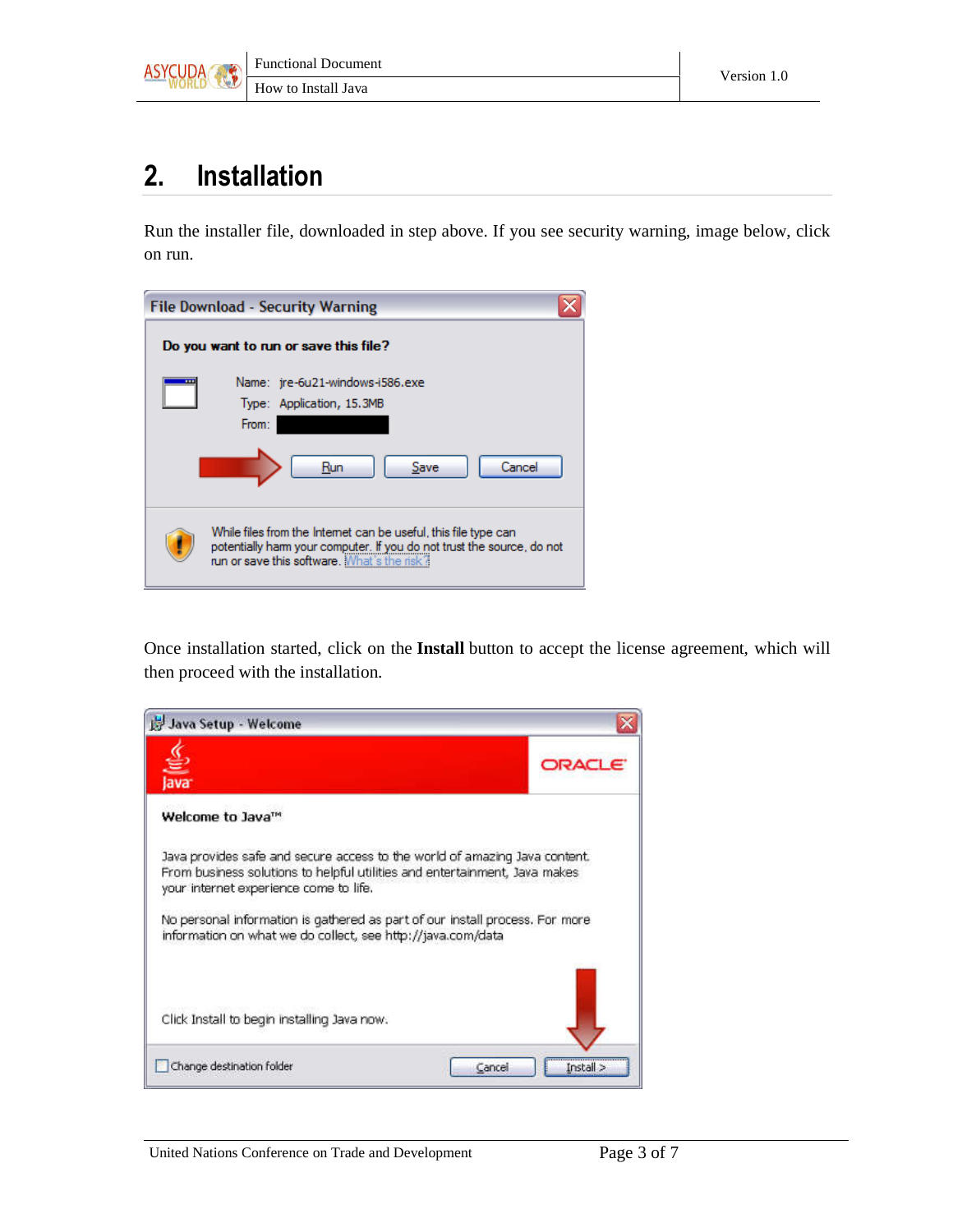



During installation, you'll see a series of different applications that take advantage of the Java Runtime Environment (JRE)

| Status: |                           | Applying Java Patches                                                           |      |             |      |                                                                                                                                                                        |                       |
|---------|---------------------------|---------------------------------------------------------------------------------|------|-------------|------|------------------------------------------------------------------------------------------------------------------------------------------------------------------------|-----------------------|
|         |                           | compatible with Microsoft Office for free!                                      |      |             |      | Now you can have a full-featured office suite that's<br>Powerful, integrated set of word processing, spreadsheet, presentation, drawing                                |                       |
|         | and database applications | Reads, edits and saves Microsoft Office files<br>Built-in, one-click PDF export |      |             |      | Supports over 70 languages and Solaris, Windows, Linux and Mac operating systems<br>Uses industry-standard, open file format (OpenDocument) as its default file format |                       |
| Nriter  |                           | mpress                                                                          | Base | <b>Draw</b> | Mati |                                                                                                                                                                        | <b>OpenOffice.org</b> |

The installation may take a few minutes to completely load on your system. Once the installation has been completed, you will be prompted with the below message. Please click on **Close** button to exit the installer.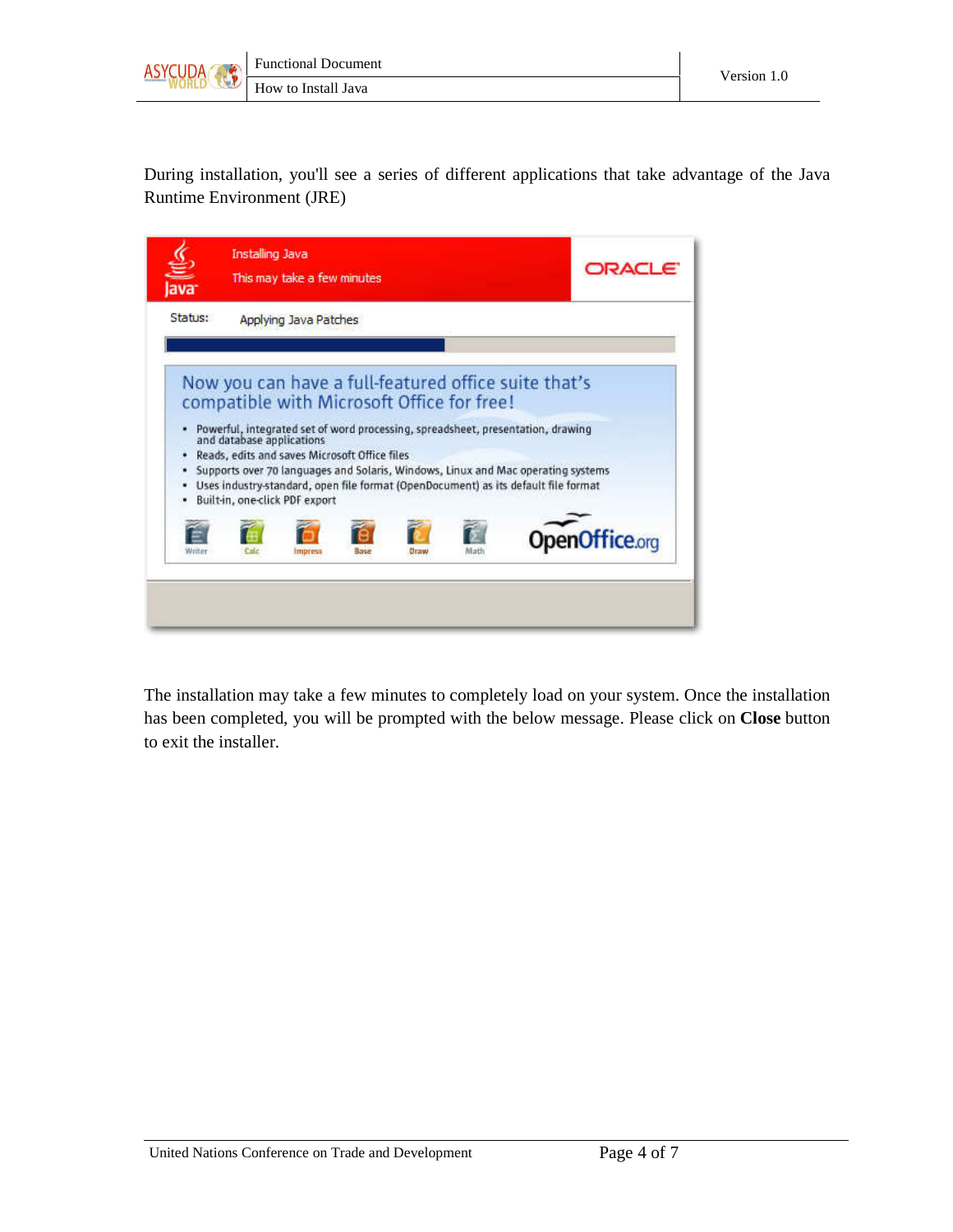



## Disabling Java Automatic update

By default, Java updates itself automatically when a newer version is available. In order to prevent automatic update, you will need to configure the Java Plug-in. Go to your Windows **Start** button, then to **Settings** and then select **Control Panel.**